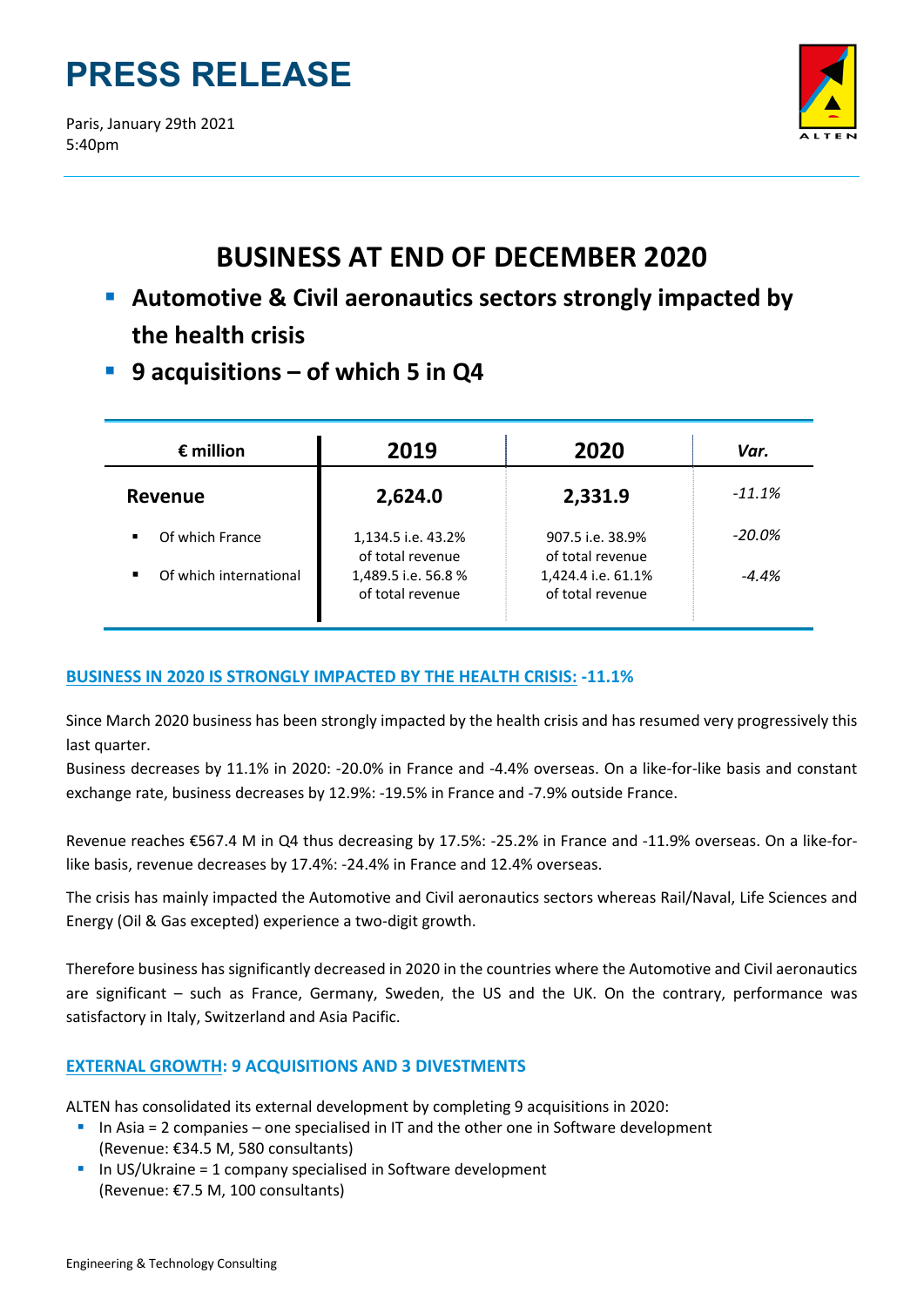- In Germany = 2 companies in Engineering Consulting (more specifically in the Automotive sector) (Revenue: €43 M, 400 consultants)
- In Italy = 2 companies one specialised in Data science and Data management, the other one in IT Infra and Digital services
	- (Revenue: €97 M, 1,185 consultants)
- In France = 1 company specialised in IT infrastructures (Revenue: €32 M, 180 consultants)
- **1 company in Portugal specialised in IT Infra and Digital services** (Revenue: €27 M, 400 consultants)

ALTEN has sold 3 non‐strategic companies in 2020:

- 1 company in China specialised in the Automotive industry (Revenue: €6 M, 160 consultants)
- <sup>2</sup> 2 companies in France specialised in Telecoms and Process Manufacturing (Revenue: €21 M, 360 consultants)

#### **OUTLOOK FOR 2021**

The crisis has more durably affected the sectors of Automotive, Trucks, Aerospace & Civil aeronautics. In 2021 business should resume very progressively and strengthen.

The evolution of the health crisis will determine the timing and the intensity of the recovery, as well as the return to organic growth in 2021.

To improve its development and consolidate its position in strategic sectors and activities, ALTEN will pursue a targeted strategy of external growth.

#### **NEXT RELEASE**

2020 Annual revenue: Wednesday, February 24<sup>th</sup> 2021

#### **About ALTEN**

#### *For more information: www.alten.com/investisseurs / Journalists' details: alten@hopscotch.fr*

As a European Leader in Engineering and Technology Consulting (ETC), ALTEN carries out design and research projects for Technical and IT *divisions of major clients in industry, telecoms and services.*

ALTEN's stock is listed in compartment A of the Euronext Paris market (ISIN FR000001946); it is part of the SBF 120, the IT CAC 50 index and *MIDCAP100, and is eligible for the deferred Settlement Service (SRD).*